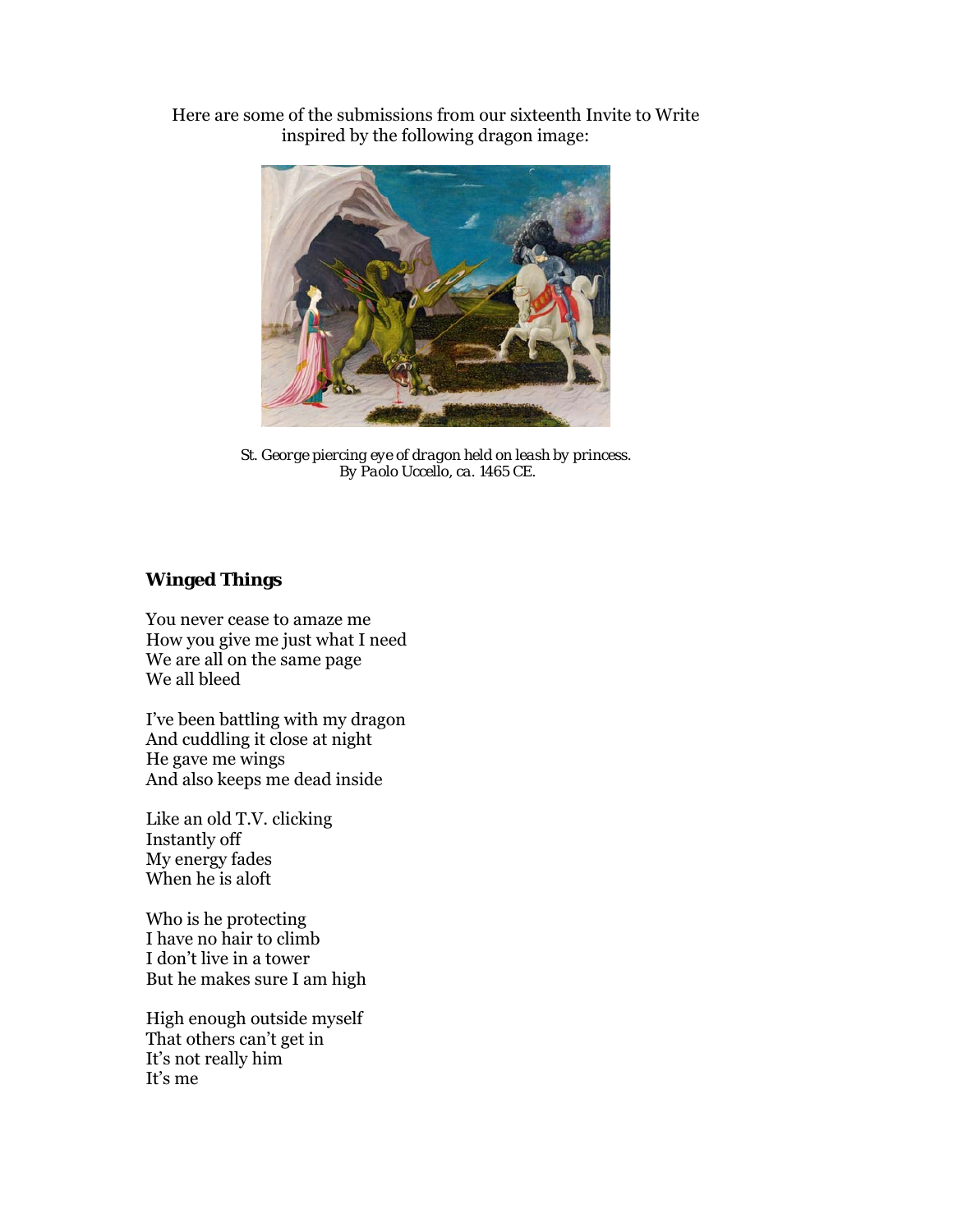I protect them From what he has to say Because I know it's not OK

The only knight that's gonna' Stab him in the eye And blind his false beliefs Is the one that's driven By the way the stardust speaks

I've been waiting in this cave For more than weeks

Notice how the horse rears up But I remain close I'm not afraid of what I know most I've been his lifelong host

This dragon was a pillow To cushion my head In the cool damp cavern of night

The true light is revealed When I recognize He deserves to elicit a fright

-Beth F

"Here be dragons": On Paolo Uccello's *St George and the Dragon*

for Gisela, my ideal reader

 About suffering, they were never wrong, / The Old Masters - *W H Auden*

1

**~** 

An early dew-strewn amble through the woods, my young mistress holding me softly on a leash. A brash young man, armour-plated, mounted on a white stallion he can scarcely control prances from the shadow of towering trees.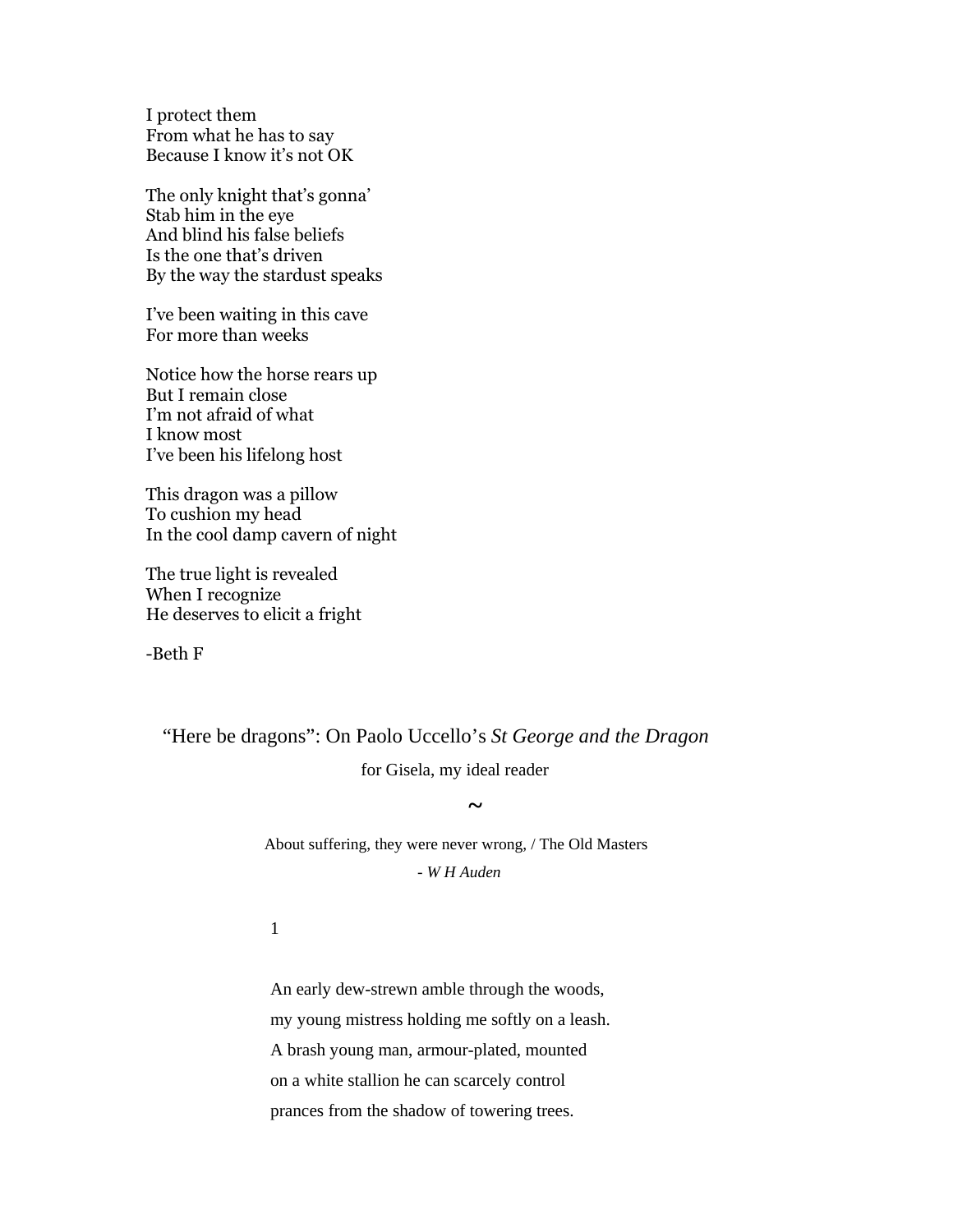I cower subserviently at the chivalric lance's steel but he persists in plunging it deep into my mouth triumphant at the sudden spilling of my blood. He claims he is here to defend her, eager to dispatch the wicked beast. He is captivated by delusions of misguided heroism. Still bleeding amply, I rear up more from pain than temerity. Incarcerated in his full metal regalia, he cannot evade my breath's heat. He retreats to earn a dismissive wave from my mistress, who takes me home to heal.

#### 2

Mythologists have never understood dragons: we are too grotesque to be evil. Wickedness must be gorgeous, seductive, irresistible or it would be ignored. Our size might make us seem "powerful, chthonic and regressive" but we are feeble compared to those vicious fantasies championed by disciples of folly: power, wealth, material possessions at last possessing their possessors. Adrenalin-driven heroes are the epitome of evil, enraptured by the age-old fallacy that heroism demands violence and the killing of innocents. The Old Masters commemorated suffering with their grotesqueries of agony, brutality, and dying. They were evil's apostles and its celebrants too. Little wonder they were never wrong.

#### Tony Ullyatt

The quotation in lines 19-20 come from James Hollis's book, *Tracking the Gods: The Place of Myth in Modern Life.*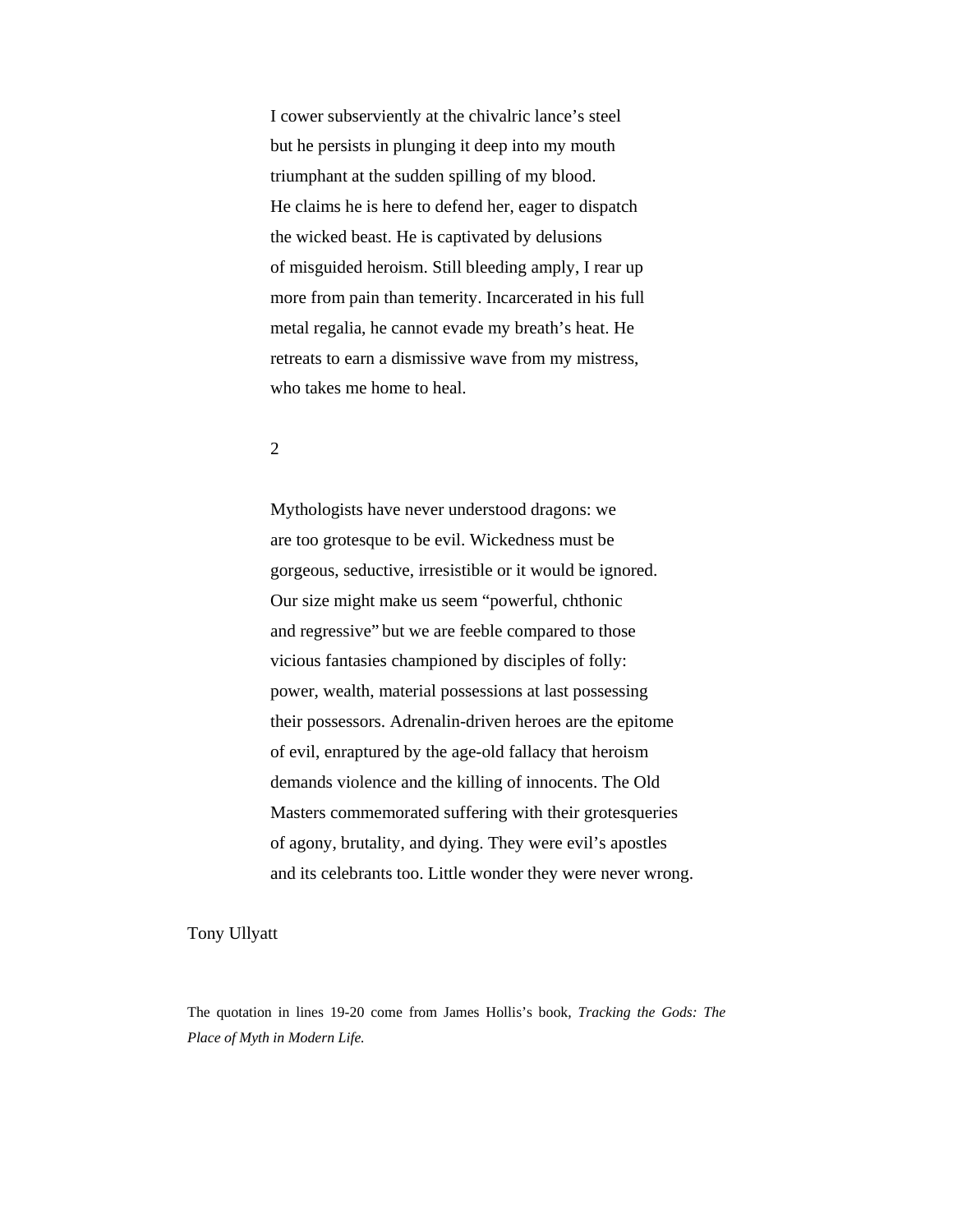## **Delusion Of One In A Lunar New Year**

Born: Year of the Dragon. Horoscope: Today's the lucky day.

Luck, you say? OK. Once.

In a small town on a snowy road, the scenery spinning round. When it stopped you were pointing toward a good place - Home. The message:

Go back. You can decide again to begin again or stay warm there:

Wombtown. Population: 1.

No Lions Club or local Jaycees. No chocolate bars and brooms for the blind. Free room and board. It's kick and dream, kick and dream and cleanliness more efficient than a space suit. Talk about luck?

You're here aren't you? Don't say good or bad. It's no accident the year's the Dragon's. Chinese or no, the year has a tail long as a river. Peel the scales behind the ears, you'll still roar for pain o roaring boy spinning in the world, the recurring dream of vortices whirling pink and red, a large mouth with teeth spitting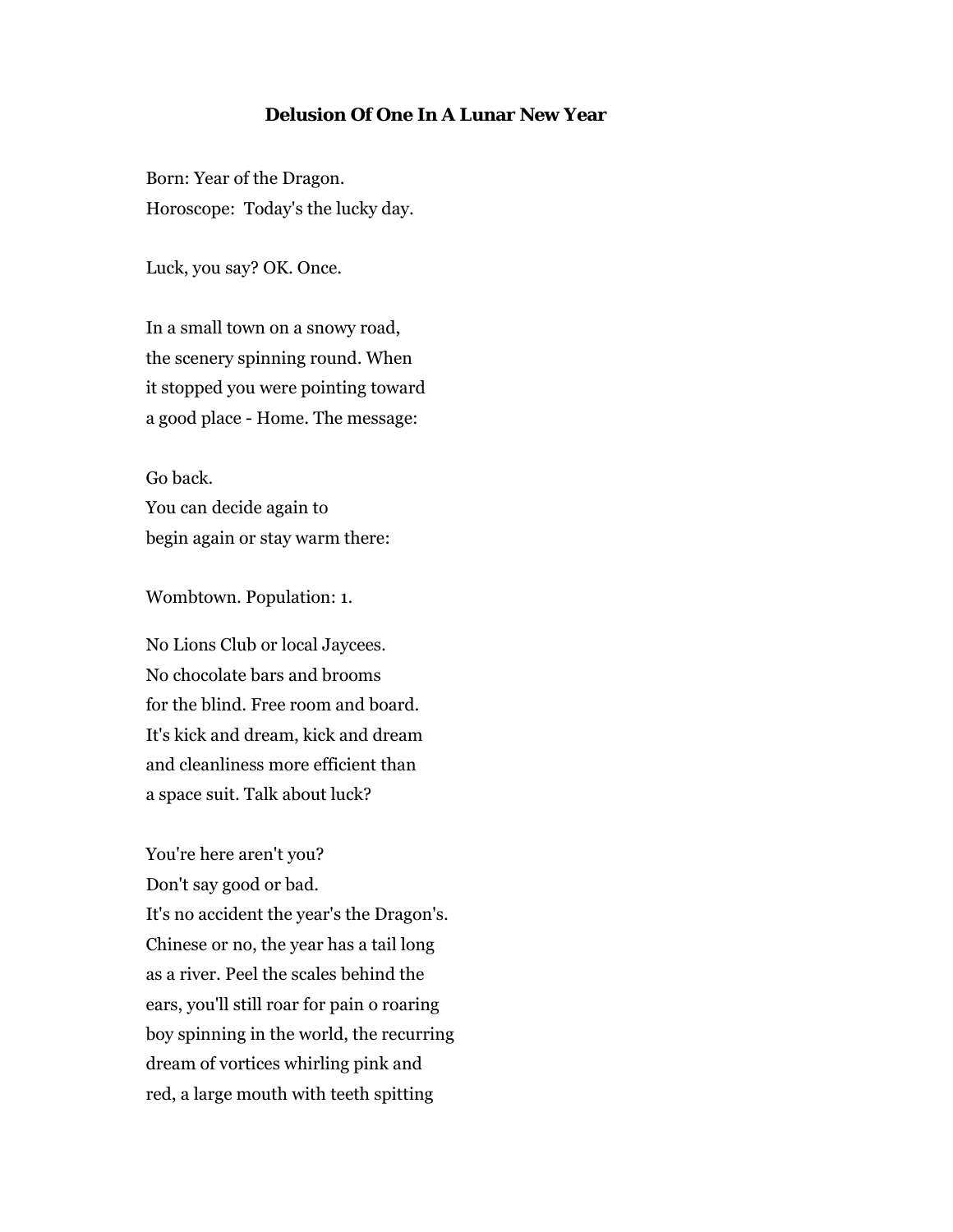you into an even muddier river.

You'd fish it if you could. More likely you'd dam it at the source. The occasional catch is more likely snag in undertow.

It's undertow that matters. The real power's there. Ask the undertow, you'll get answers.

Don't say need. The bottom's filled with old cars, tin cans, bad seed. All you'll ever want. Get lucky.

This is the day. The glass on the window's steamed. Outside's a blur. What's that gone by spinning with rustling wings, roaring like wind, glint of mirrors hurling down?

You'd swear there was a splash. Something's pointing,

Go back.

-Warren Falcon

#### Dream Of An Old Married Woman

I stand in open fields. In dreams of a fairytale world. The sky's blue with swirling energies. The princess within comes forth dancing, prancing, ready for romancing.

Clothed in long gown, I smile warmly, meant to encourage a young knight, destined to win my heart.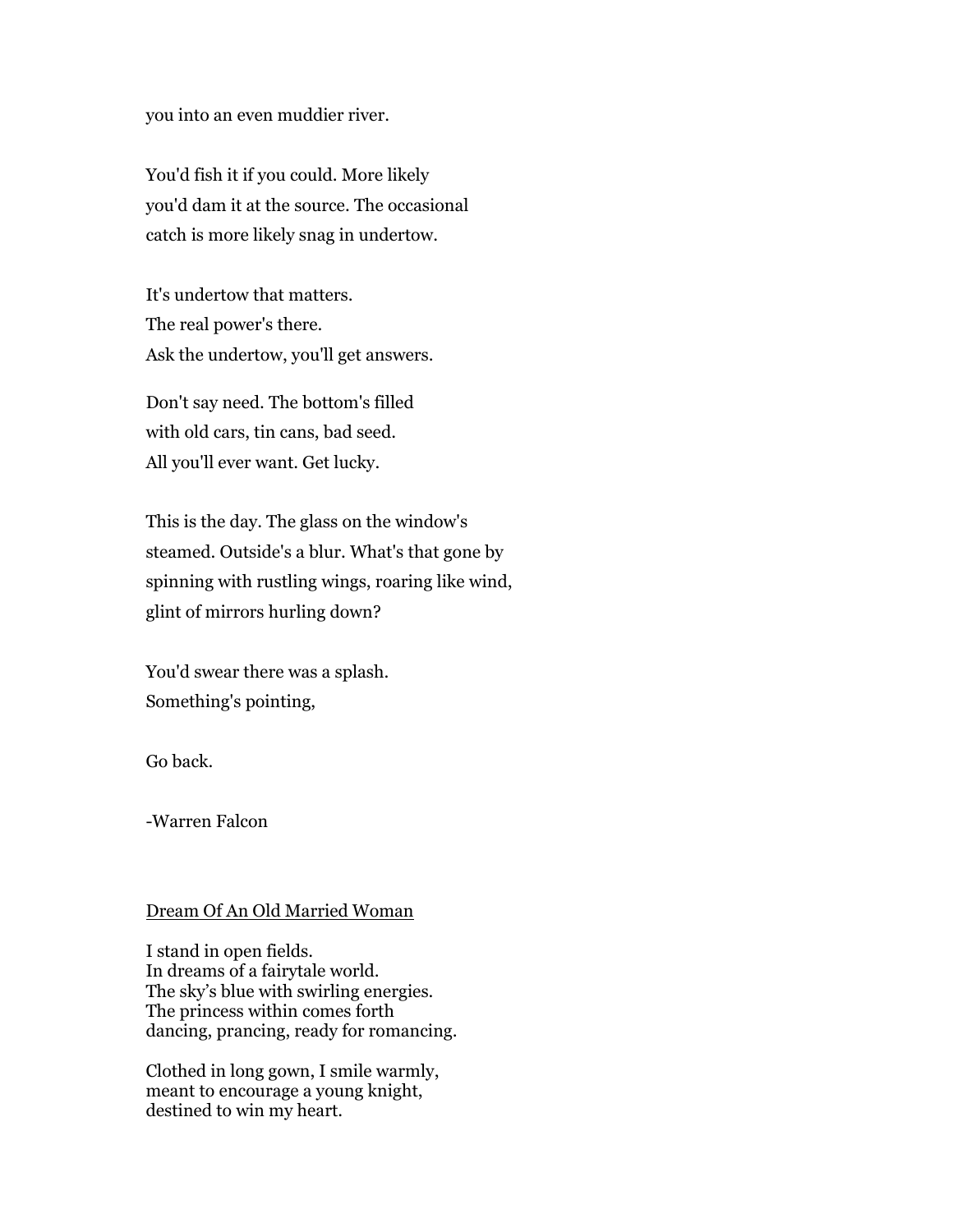The stage is set for bravery to explode. For blue knight to take center stage. and dragon to be lured from cave to meet his doom.

Arrows fly, moments unfold, to bear witness with applause. For princess to release heart, and fill seat on white steed.

Across open fields of light, we travel. with my prince from Sutton Place.

A prince, who lays sleeping in our bed, as day break comes and love is whispered.

-Star Blossom

## **Things We Don't Tell Our Children**

I am folding piles of warm clothes from the dryer. My son sits cross-legged on the floor, fingering the braided rug. He has been quiet a long time. And now he tells me how sunlight was streaming through his bedroom window, when suddenly—

a low-crawling cloud, black with fear, entered his room without warning.

He wants to know: *Am I crazy?* I want to say, we are all of us mad. He said it felt like evil. I say: where there is light, there is shadow. *So it's not me?* he asks. No, I say, not you, but a force that lives in each of us the same. It lies in wait for a tiny crack in the fragile egg.

He says he is afraid. I say, that's good. Respect its power, its animal energy. But put down your sword; you cannot kill it.